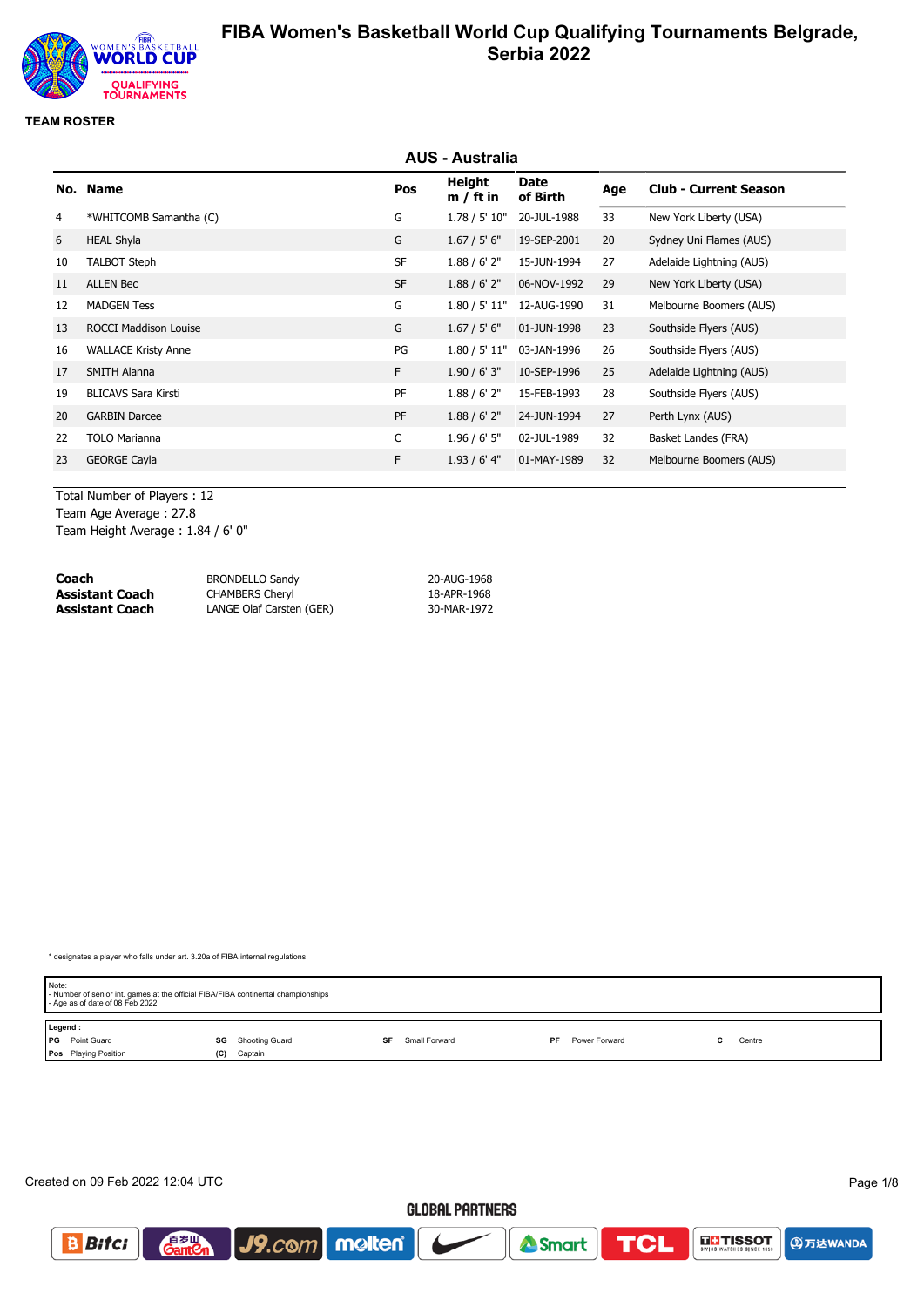

#### **TEAM ROSTER**

|                |                       |              | <b>BRA - Brazil</b>   |                  |     |                                      |
|----------------|-----------------------|--------------|-----------------------|------------------|-----|--------------------------------------|
|                | No. Name              | Pos          | Height<br>$m / ft$ in | Date<br>of Birth | Age | <b>Club - Current Season</b>         |
| 3              | LYRA MACEDO Isabela   | <b>SF</b>    | 1.80 / 5' 11"         | 23-JAN-1994      | 28  | Cinkarna Celje (SLO)                 |
| 4              | DE CARVALHO Mariane   | <b>SF</b>    | 1.86 / 6' 1''         | 06-MAR-1997      | 24  | Horizont (BLR)                       |
| 5              | MONTEIRO Rapha        | <b>SF</b>    | 1.81 / 5' 11"         | 28-JAN-1995      | 27  | SL Benfica (POR)                     |
| $\overline{7}$ | <b>TEIXEIRA Patty</b> | SG           | $1.75 / 5'$ 9"        | 28-SEP-1990      | 31  | Sampaio Basquete (BRA)               |
| 8              | PAIXAO Tainá          | G            | 1.73 / 5' 8''         | 29-NOV-1991      | 30  | Akronos Moncalieri (ITA)             |
| 10             | SILVA Kamilla         | $\mathsf{C}$ | 2.04 / 6' 8''         | 30-APR-2001      | 20  | University of South Carolina (USA)   |
| 12             | <b>MOURA Aline</b>    | PF           | 1.85/6'1"             | 04-JUL-1997      | 24  | SESI Araraguara (BRA)                |
| 14             | DE SOUZA Erika (C)    | C            | 1.97/6'6''            | 09-MAR-1982      | 39  | CB Jairis (ESP)                      |
| 18             | COSTA Débora          | PG           | 1.64 / 5' 5''         | 12-AUG-1991      | 30  | CB Jairis (ESP)                      |
| 23             | <b>GONCALO Alana</b>  | PG           | 1.66 / 5' 5''         | 23-SEP-1994      | 27  | Melilla Sport Capital La Salle (ESP) |
| 24             | SOARES Stephanie      | PF           | 1.98 / 6' 6''         | 17-APR-2000      | 21  | The Master's University (USA)        |
| 26             | SILVA Thayna          | <b>SF</b>    | 1.80 / 5' 11"         | 27-JAN-1996      | 26  | LSB Rio de Janeiro (BRA)             |
|                |                       |              |                       |                  |     |                                      |

Total Number of Players : 12 Team Age Average : 27.3 Team Height Average : 1.82 / 5' 12"

| Coach                  | NETO José          | 16-MAR-1971 |
|------------------------|--------------------|-------------|
| <b>Assistant Coach</b> | CAMARGO João       | 17-JAN-1961 |
| <b>Assistant Coach</b> | LOPEZ Virgil (FRA) | 31-OCT-1977 |

| Note: | - Number of senior int. games at the official FIBA/FIBA continental championships<br>- Age as of date of 08 Feb 2022 |     |         |  |  |  |  |  |  |
|-------|----------------------------------------------------------------------------------------------------------------------|-----|---------|--|--|--|--|--|--|
| l PG  | Legend:<br>Point Guard<br><b>SG</b> Shooting Guard<br>Small Forward<br>Power Forward<br>SF<br>Centre<br>PF           |     |         |  |  |  |  |  |  |
|       | Pos Playing Position                                                                                                 | (C) | Captain |  |  |  |  |  |  |

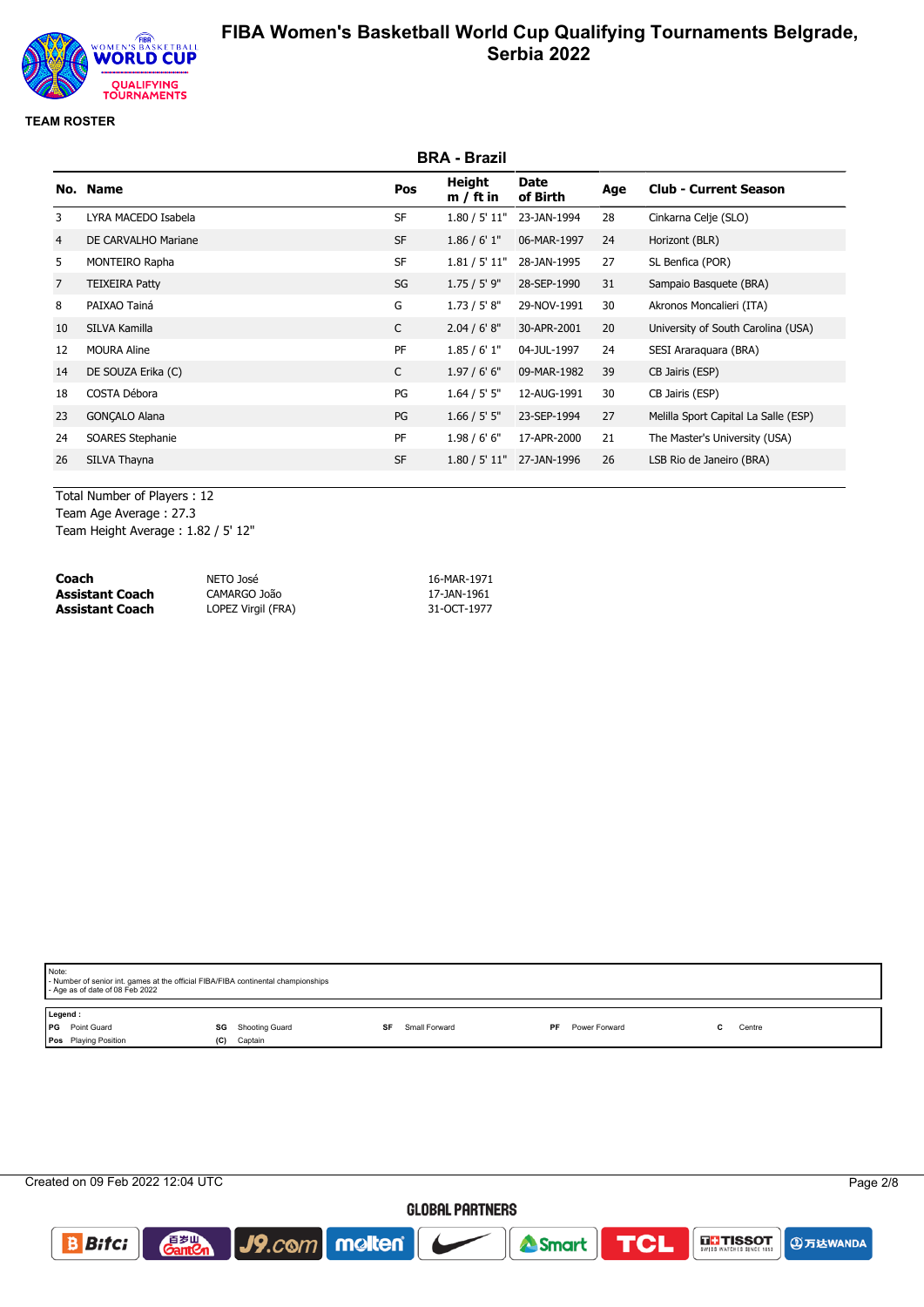

#### **TEAM ROSTER**

|              |                        |              | <b>FRA - France</b>   |                           |     |                              |
|--------------|------------------------|--------------|-----------------------|---------------------------|-----|------------------------------|
|              | No. Name               | Pos          | Height<br>$m / ft$ in | Date<br>of Birth          | Age | <b>Club - Current Season</b> |
| $\mathbf{0}$ | <b>EPOUPA Olivia</b>   | PG           | 1.64 / 5' 5''         | 30-APR-1994               | 27  | BLMA (FRA)                   |
| $\mathbf{1}$ | <b>BERKANI Lisa</b>    | SG           | $1.76 / 5'$ 9"        | 19-MAY-1997               | 24  | Flammes (FRA)                |
| 4            | <b>FAUTHOUX Marine</b> | PG           | $1.76 / 5'$ 9"        | 23-JAN-2001               | 21  | Basket Landes (FRA)          |
| 6            | CHARTEREAU Alexia (C)  | PF           | 1.90 / 6' 3''         | 05-SEP-1998               | 23  | LDLC Asvel Feminin (FRA)     |
| 12           | <b>RUPERT Iliana</b>   | C            | $1.94/6'$ 4"          | 12-JUL-2001               | 20  | Tango Bourges (FRA)          |
| 15           | *WILLIAMS Gabby        | F.           | 1.80 / 5' 11"         | 09-SEP-1996               | 25  | Sopron Basket (HUN)          |
| 16           | <b>CIAK Helena</b>     | $\mathsf{C}$ | 1.97/6'6''            | 15-DEC-1989               | 32  | LDLC Asvel Feminin (FRA)     |
| 22           | <b>BADIANE Marieme</b> | C            | 1.90 / 6' 3''         | 24-NOV-1994               | 27  | LDLC Asvel Feminin (FRA)     |
| 23           | <b>JOHANNES Marine</b> | SG           | 1.77 / 5' 10"         | 21-JAN-1995               | 27  | LDLC Asvel Feminin (FRA)     |
| 44           | <b>TOURE Mamignan</b>  | SG           |                       | 1.80 / 5' 11" 19-DEC-1994 | 27  | BLMA (FRA)                   |
| 88           | <b>CHEVAUGEON Sara</b> | G            | 1.77 / 5' 10"         | 12-FEB-1993               | 28  | LDLC Asvel Feminin (FRA)     |
| 97           | <b>CHERY Kendra</b>    | <b>SF</b>    | 1.85/6'1"             | 16-JUL-2001               | 20  | Basket Landes (FRA)          |
|              |                        |              |                       |                           |     |                              |

Total Number of Players : 12 Team Age Average : 25.1 Team Height Average : 1.82 / 5' 12"

| Coach                  | TOUPANE Jean Aime    | 12-JAN-1958 |
|------------------------|----------------------|-------------|
| <b>Assistant Coach</b> | <b>GAUTIER David</b> | 08-JAN-1980 |
| <b>Assistant Coach</b> | <b>MELAIN Cathy</b>  | 19-MAY-1974 |

| Note:<br>- Age as of date of 08 Feb 2022 | - Number of senior int. games at the official FIBA/FIBA continental championships |                     |                      |        |  |
|------------------------------------------|-----------------------------------------------------------------------------------|---------------------|----------------------|--------|--|
| Legend:                                  |                                                                                   |                     |                      |        |  |
| <b>PG</b> Point Guard                    | Shooting Guard<br>SG                                                              | Small Forward<br>SF | PF.<br>Power Forward | Centre |  |
| Pos Playing Position                     | (C)<br>Captain                                                                    |                     |                      |        |  |

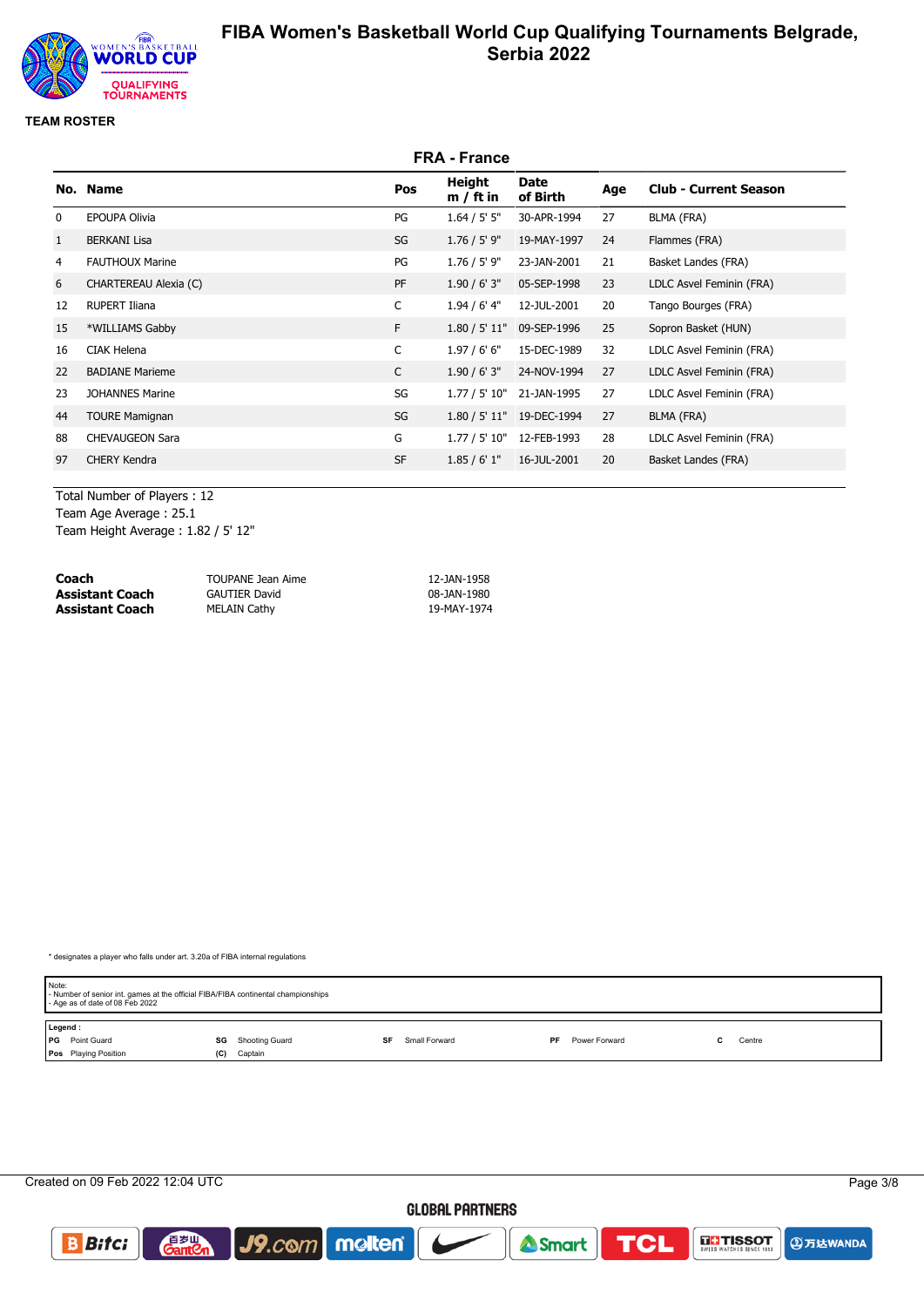

#### **TEAM ROSTER**

|    |                                |           | MLI - Mali            |                         |     |                                      |
|----|--------------------------------|-----------|-----------------------|-------------------------|-----|--------------------------------------|
|    | No. Name                       | Pos       | Height<br>$m / ft$ in | <b>Date</b><br>of Birth | Age | <b>Club - Current Season</b>         |
|    | <b>COULIBALY Kankou</b>        | F.        | 1.85/6'1"             | 11-APR-1990             | 31  | Charnay Basket Bourgogne SUD (FRA)   |
| 2  | <b>SANGARE Aminata Brahima</b> | PF        | 1.86 / 6' 1''         | 10-FEB-2002             | 20  | Casademont Zaragoza (ESP)            |
| 4  | <b>TRAORE Nassira</b>          | F.        | 1.81 / 5' 11"         | 28-OCT-1988             | 33  | Martigues Sport Basket (FRA)         |
| 7  | <b>TRAORE Assetou</b>          | F.        | 1.80 / 5' 11"         | 20-SEP-1995             | 26  | EKKE CB Lleida (ESP)                 |
| 8  | *GANDEGA Touty                 | PG        | $1.75 / 5'$ 9"        | 20-JUN-1991             | 30  | Nantes Reze (FRA)                    |
| 9  | SISSOKO Foune                  | F.        | 1.68 / 5' 6''         | 11-JAN-1999             | 23  | Derklé Basket Loisir Cluc (SEN)      |
| 11 | DABOU Kamite Elisabeth         | F.        | 1.79 / 5' 10"         | 09-NOV-2004             | 17  | Djoliba AC (MLI)                     |
| 12 | <b>COULIBALY Adama</b>         | PF        | 1.85/6'1"             | 25-JAN-1998             | 24  | Melilla Sport Capital La Salle (ESP) |
| 13 | TIRERA Meiya (C)               | F.        | 1.87 / 6' 2''         | 15-APR-1986             | 35  | AS Aulnoye (FRA)                     |
| 14 | <b>KONE Sika</b>               | <b>PF</b> | 1.90 / 6' 3''         | 13-JUL-2002             | 19  | Spar Gran Canaria (ESP)              |
| 15 | <b>TRAORE Aminata</b>          | C         | 1.91 / 6' 3''         | 18-MAY-2000             | 21  | Melilla Sport Capital La Salle (ESP) |
| 50 | N'DIAYE Djeneba                | G         | 1.72 / 5' 8''         | 08-JUL-1997             | 24  | Club Polideportivo Bembibre (ESP)    |
|    |                                |           |                       |                         |     |                                      |

Total Number of Players : 12 Team Age Average : 25.3 Team Height Average : 1.82 / 5' 11"

| Coach           | BRIZUELA CARRION Joaquin Luis (ESP) | 25-AUG-1958 |
|-----------------|-------------------------------------|-------------|
| Assistant Coach | SININTA Aminata                     | 23-DEC-1985 |
| Assistant Coach | <b>TRAORE Amara</b>                 | 08-JUN-1970 |

| Note:   |                             |     |                | - Number of senior int. games at the official FIBA/FIBA continental championships<br>- Age as of date of 08 Feb 2022 |    |               |  |    |               |  |  |        |
|---------|-----------------------------|-----|----------------|----------------------------------------------------------------------------------------------------------------------|----|---------------|--|----|---------------|--|--|--------|
| Legend: |                             |     |                |                                                                                                                      |    |               |  |    |               |  |  |        |
|         | <b>PG</b> Point Guard       | SG  | Shooting Guard |                                                                                                                      | SF | Small Forward |  | PF | Power Forward |  |  | Centre |
|         | <b>Pos</b> Playing Position | (C) | Captain        |                                                                                                                      |    |               |  |    |               |  |  |        |

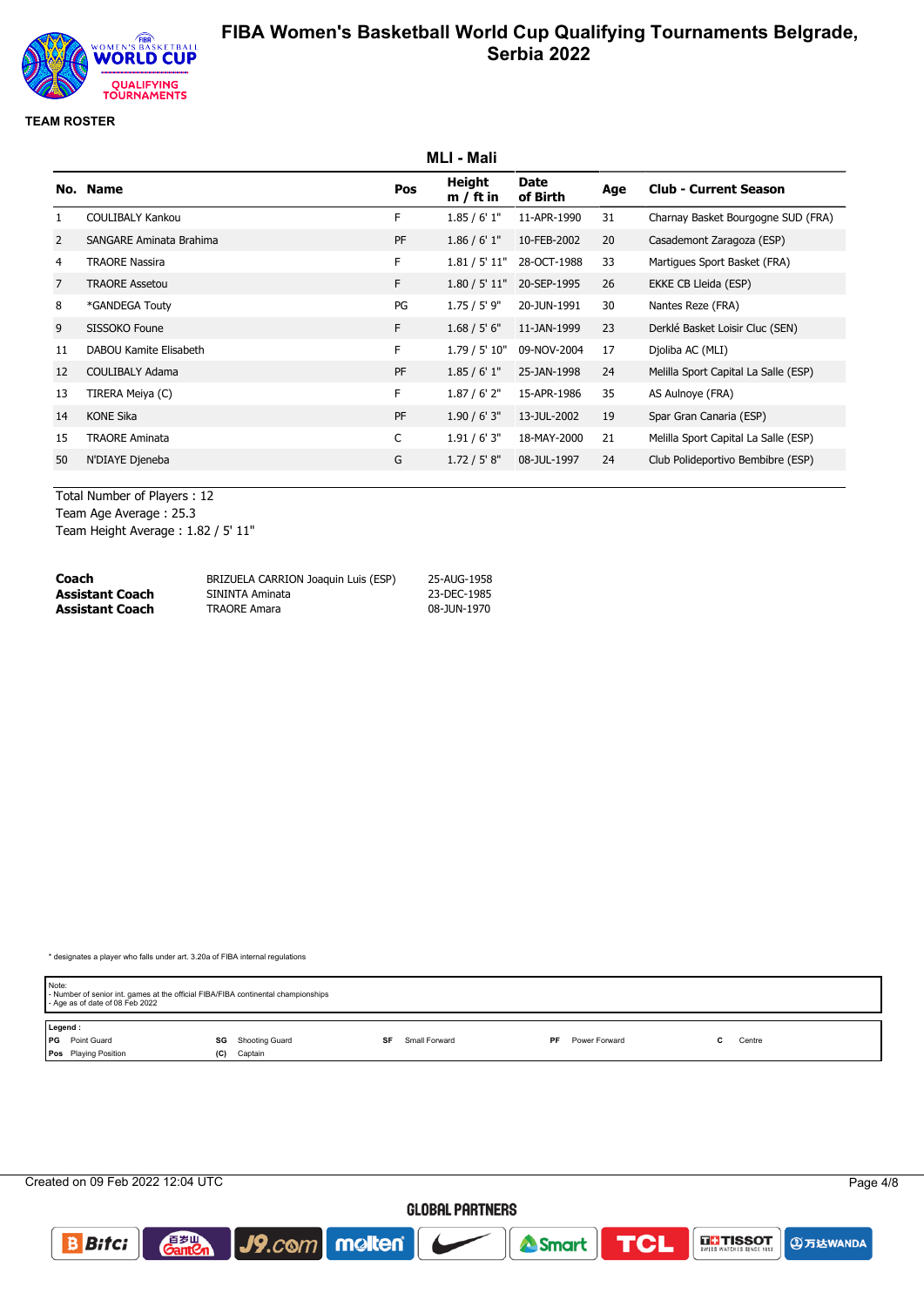

#### **TEAM ROSTER**

|    | <b>NGR</b> - Nigeria     |              |                       |                  |     |                                    |  |  |  |
|----|--------------------------|--------------|-----------------------|------------------|-----|------------------------------------|--|--|--|
|    | No. Name                 | Pos          | Height<br>$m / ft$ in | Date<br>of Birth | Age | <b>Club - Current Season</b>       |  |  |  |
| 0  | OKONKWO Amy              | F            | 1.88 / 6' 2''         | 26-AUG-1996      | 25  | Innova-TSN Leganes (ESP)           |  |  |  |
| 3  | KUNAIYI-AKPANAH Pallas   | C            | $1.88 / 6'$ 2"        | 12-JUL-1997      | 24  | Basket Namur Capitale (BEL)        |  |  |  |
| 10 | <b>AMUKAMARA Promise</b> | PG           | 1.75 / 5' 9"          | 22-JUN-1993      | 28  | Charnay Basket Bourgogne SUD (FRA) |  |  |  |
| 11 | ELONU Adaora (C)         | F            | 1.85/6'1"             | 28-APR-1990      | 31  | BC Nadezhda (RUS)                  |  |  |  |
| 12 | <b>AKARAIWE Nkem</b>     | F            | 1.83/6'0''            | 22-DEC-1996      | 25  | CB Andratx (ESP)                   |  |  |  |
| 20 | <b>MUSA Murjanatu</b>    | F.           | 1.87 / 6' 2''         | 05-MAY-2000      | 21  | Celta Zorka Recalvi (ESP)          |  |  |  |
| 21 | NYINGIFA Atonye          | PF           | 1.83/6'0''            | 08-DEC-1990      | 31  | CDB Clarinos Tenerife (ESP)        |  |  |  |
| 22 | <b>CHIDOM Oderah</b>     | $\mathsf{C}$ | $1.93/6'$ 4"          | 09-JUL-1995      | 26  | Angers - Union Feminine Basket 49  |  |  |  |
| 25 | *MACAULAY Victoria       | C            | $1.93/6'$ 4"          | 07-AUG-1990      | 31  | Bursa BSB (TUR)                    |  |  |  |
| 33 | <b>ENABOSI Nicole</b>    | F.           | 1.83/6'0''            | 26-MAR-1997      | 24  | Herner TC (GER)                    |  |  |  |
| 52 | <b>IBEKWE Ify</b>        | <b>SF</b>    | 1.88 / 6' 2''         | 05-OCT-1989      | 32  | Nantes Reze (FRA)                  |  |  |  |

Total Number of Players : 11

Team Age Average : 27.1

Team Height Average : 1.86 / 6' 1"

| Coach           | HUGHLEY JR. Otis (USA) | 25-SEP-1964 |
|-----------------|------------------------|-------------|
| Assistant Coach | ADEWUNMI Aderemi       | 06-JAN-1964 |

|         | Note:<br>- Number of senior int. games at the official FIBA/FIBA continental championships<br>- Age as of date of 08 Feb 2022 |     |                |    |               |    |               |  |        |  |
|---------|-------------------------------------------------------------------------------------------------------------------------------|-----|----------------|----|---------------|----|---------------|--|--------|--|
| Legend: |                                                                                                                               |     |                |    |               |    |               |  |        |  |
|         | <b>PG</b> Point Guard                                                                                                         | SG  | Shooting Guard | SF | Small Forward | PF | Power Forward |  | Centre |  |
|         | <b>Pos</b> Playing Position                                                                                                   | (C) | Captain        |    |               |    |               |  |        |  |

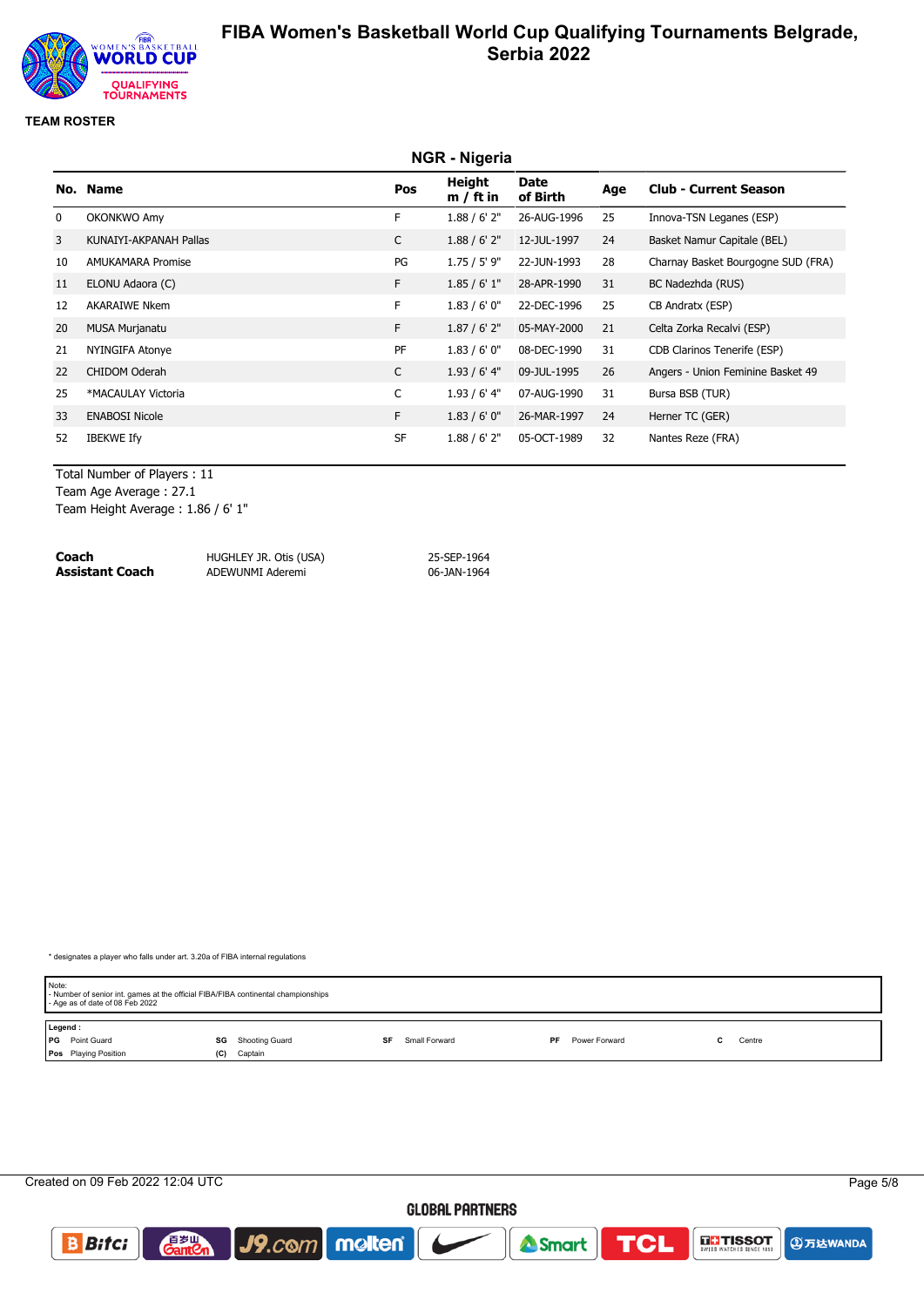

#### **TEAM ROSTER**

|                | <b>CHN - China</b>  |     |                       |                         |     |                                    |  |  |
|----------------|---------------------|-----|-----------------------|-------------------------|-----|------------------------------------|--|--|
|                | No. Name            | Pos | Height<br>$m / ft$ in | <b>Date</b><br>of Birth | Age | <b>Club - Current Season</b>       |  |  |
| 3              | YANG Liwei (C)      | PG  | $1.76 / 5'$ 9"        | 02-JAN-1995             | 27  | Guangdong Women's team (CHN)       |  |  |
| $\overline{4}$ | LI Yuan             | G   | $1.70 / 5'$ 7"        | 29-MAY-2000             | 21  | Shandong Women's Team (CHN)        |  |  |
| 5              | <b>WANG Siyu</b>    | G   | 1.80 / 5' 11"         | 16-OCT-1995             | 26  | Shandong Women's Team (CHN)        |  |  |
| 6              | <b>WU Tongtong</b>  | G   | $1.75 / 5'$ 9"        | 27-JUN-1994             | 27  | Shanxi Xingrui Pro Basketball Club |  |  |
| 7              | JIN Weina           | G   | 1.80 / 5' 11"         | 27-APR-1992             | 29  | Jiangsu Sports Bureau (CHN)        |  |  |
| 9              | LI Meng             | SG  | 1.83/6'0''            | 02-JAN-1995             | 27  | Liaoning Women's Team (CHN)        |  |  |
| 10             | <b>ZHANG Ru</b>     | F.  | 1.85/6'1"             | 02-SEP-1999             | 22  | Henan Phoenix (CHN)                |  |  |
| 11             | <b>HUANG Sijing</b> | PF  | 1.90 / 6' 3''         | 08-JAN-1996             | 26  | Guangdong Women's team (CHN)       |  |  |
| 12             | GAO Song            | PF  | 1.90 / 6' 3''         | 16-APR-1992             | 29  | Beijing Shougang Basketball Club.  |  |  |
| 13             | PAN Zhengi          | F.  | 1.90 / 6' 3''         | 05-JUL-1995             | 26  | Beijing Women's Team (CHN)         |  |  |
| 14             | LI Yueru            | C   | $2.00 / 6'$ 7"        | 28-MAR-1999             | 22  | Guangdong Women's team (CHN)       |  |  |
| 15             | <b>HAN Xu</b>       | C   | $2.05 / 6'$ 9"        | 31-OCT-1999             | 22  | Xinjiang women's team (CHN)        |  |  |

Total Number of Players : 12

Team Age Average : 25.3

Team Height Average : 1.85 / 6' 1"

**Coach** ZHENG Wei 26-SEP-1968 **Assistant Coach** JIA Nan **1997** JIA Nan **19974** 

|                      | Note:<br>- Number of senior int. games at the official FIBA/FIBA continental championships<br>- Age as of date of 08 Feb 2022 |     |                |    |               |           |               |  |        |  |
|----------------------|-------------------------------------------------------------------------------------------------------------------------------|-----|----------------|----|---------------|-----------|---------------|--|--------|--|
| Legend:<br><b>PG</b> | Point Guard                                                                                                                   | SG  | Shooting Guard | SF | Small Forward | <b>PF</b> | Power Forward |  | Centre |  |
|                      | Pos Playing Position                                                                                                          | (C) | Captain        |    |               |           |               |  |        |  |

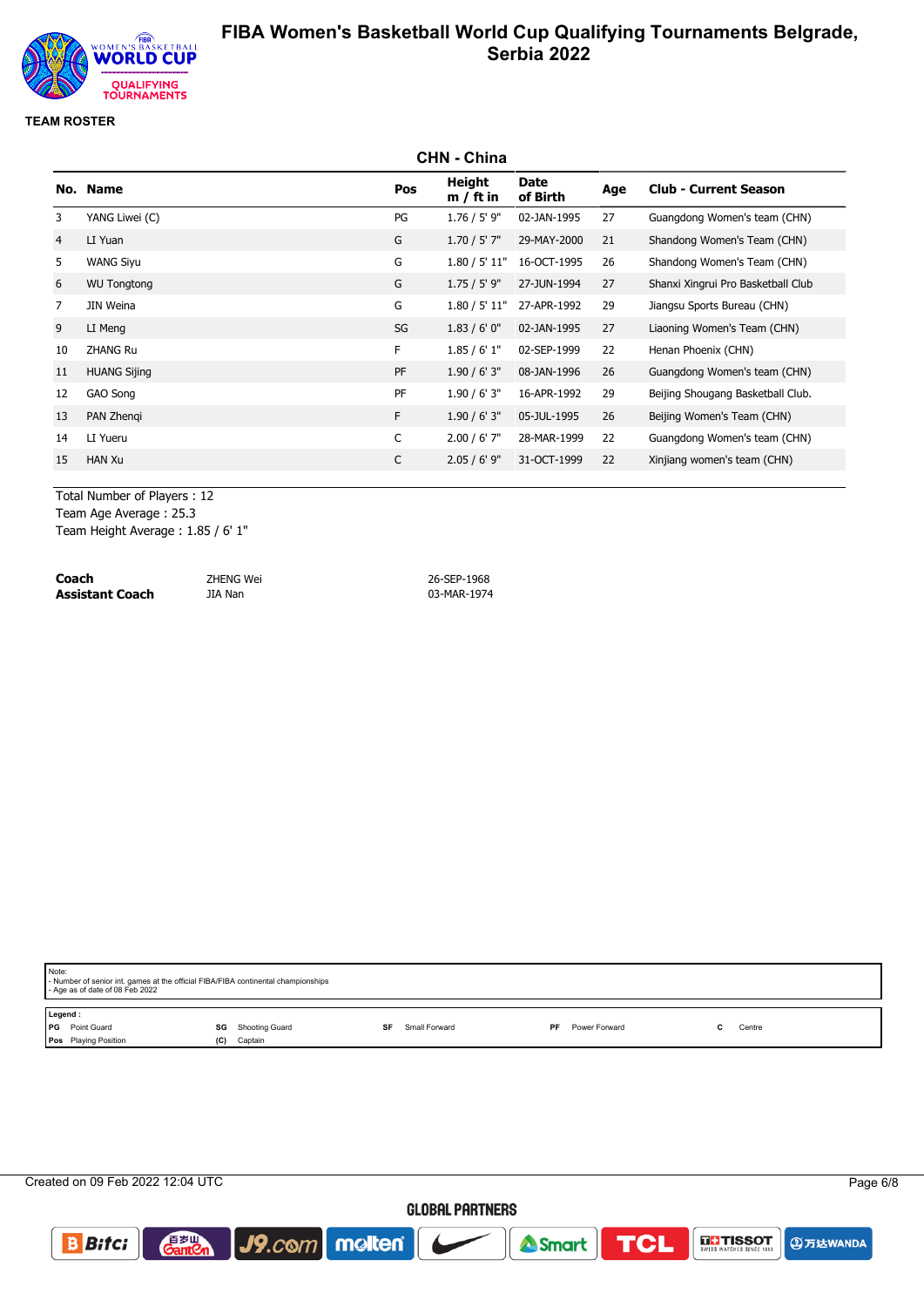

#### **TEAM ROSTER**

|                | <b>KOR - Korea</b>  |     |                       |                           |     |                              |  |  |
|----------------|---------------------|-----|-----------------------|---------------------------|-----|------------------------------|--|--|
|                | No. Name            | Pos | Height<br>$m / ft$ in | Date<br>of Birth          | Age | <b>Club - Current Season</b> |  |  |
| 1              | PARK Jihyun         | G   | 1.85/6'1"             | 07-APR-2000               | 21  | Woori bank Wibee (KOR)       |  |  |
| 2              | <b>HEO Yeeun</b>    | G   | 1.67 / 5' 6''         | 24-JUL-2001               | 20  | KB stars (KOR)               |  |  |
| 3              | <b>KANG Leeseul</b> | F.  |                       | 1.80 / 5' 11" 05-APR-1994 | 27  | KB stars (KOR)               |  |  |
| 4              | YOON Yebin          | G   |                       | 1.80 / 5' 11" 16-APR-1997 | 24  | Samsung Blue Minx (KOR)      |  |  |
| 5              | LEE Sohee           | G   | $1.71 / 5'$ 7"        | 07-AUG-2000               | 21  | BNK SUM (KOR)                |  |  |
| 6              | CHOI Isaem          | PF  | 1.83/6'0''            | 17-AUG-1994               | 27  | Woori bank Wibee (KOR)       |  |  |
| $\overline{7}$ | PARK Hyejin         | G   | 1.78 / 5' 10"         | 22-JUL-1990               | 31  | Woori bank Wibee (KOR)       |  |  |
| 10             | <b>BAE Hyeyoon</b>  | C   |                       | 1.82 / 5' 12" 10-JUN-1989 | 32  | Samsung Blue Minx (KOR)      |  |  |
| 13             | LEE Haeran          | F.  |                       | 1.80 / 5' 11" 29-MAY-2003 | 18  | Samsung Blue Minx (KOR)      |  |  |
| 19             | <b>PARK Jisu</b>    | C   | 1.98 / 6' 6''         | 06-DEC-1998               | 23  | KB stars (KOR)               |  |  |
| 23             | KIM Danbi (C)       | F   | 1.80 / 5' 11"         | 27-FEB-1990               | 31  | Shinhan Bank S-birds (KOR)   |  |  |
| 27             | *JIN An             | C   | 1.82 / 5' 12"         | 23-MAR-1996               | 25  | BNK SUM (KOR)                |  |  |
|                |                     |     |                       |                           |     |                              |  |  |

Total Number of Players : 12

Team Age Average : 25.0

Team Height Average : 1.81 / 5' 11"

| Coach           | <b>JUNG Sunmin</b> | 12-OCT-1974 |
|-----------------|--------------------|-------------|
| Assistant Coach | CHOI Youn Ah       | 24-OCT-1985 |

| Note:<br>- Number of senior int. games at the official FIBA/FIBA continental championships<br>- Age as of date of 08 Feb 2022 |                      |                     |                     |             |  |  |  |
|-------------------------------------------------------------------------------------------------------------------------------|----------------------|---------------------|---------------------|-------------|--|--|--|
| Legend:                                                                                                                       |                      |                     |                     |             |  |  |  |
| <b>PG</b> Point Guard                                                                                                         | Shooting Guard<br>SG | Small Forward<br>SF | PF<br>Power Forward | Centre<br>~ |  |  |  |
| Pos Playing Position                                                                                                          | Captain<br>(C)       |                     |                     |             |  |  |  |